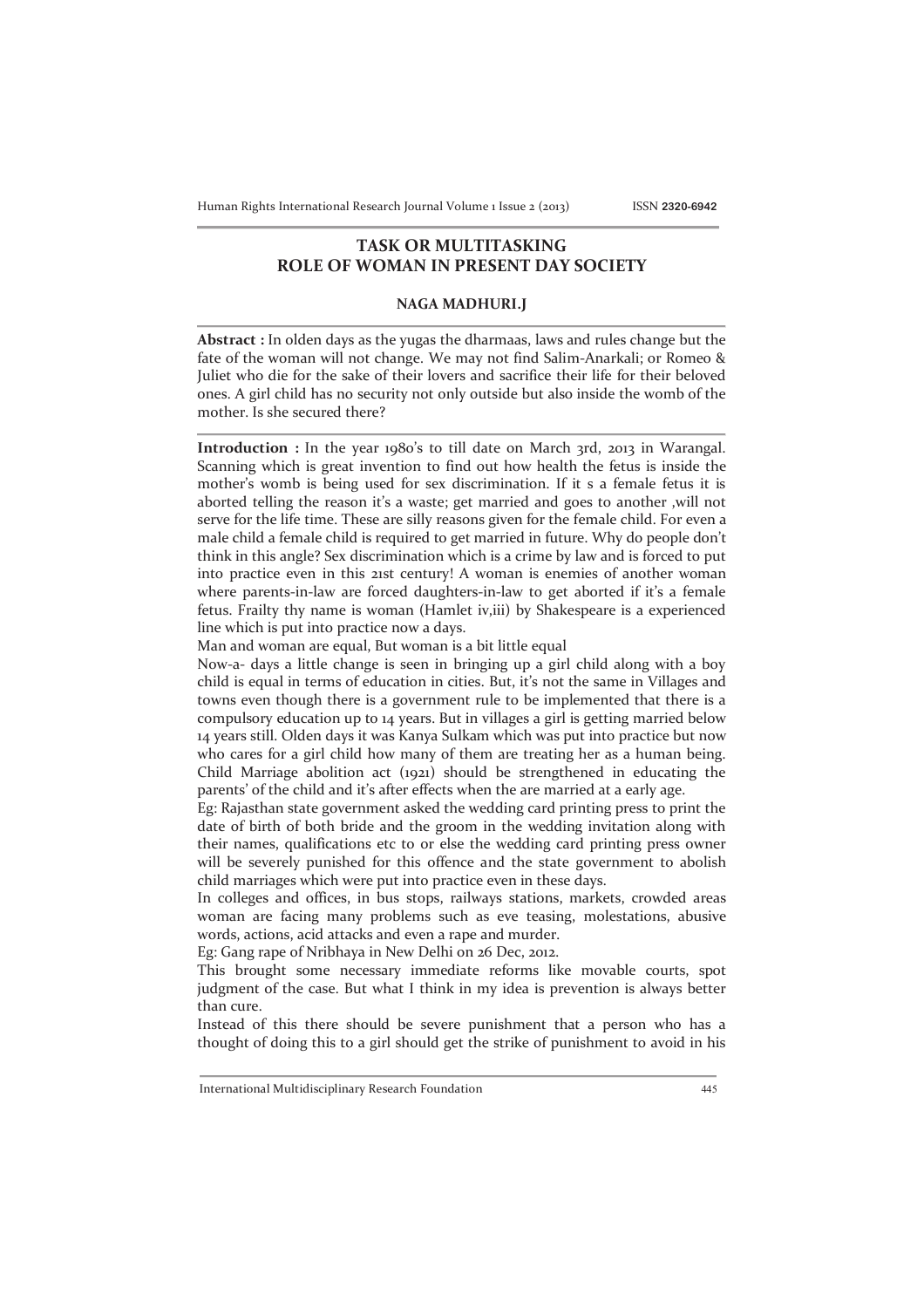minds memory.

Domination of Man over Woman:

Man is born free but every where in chains

But woman in born, brought up, married and die in chains"

--Rousseau

Marriage whether its love or arranged Dowry is the most prominent principle status symbol which is taken in terms of cash, Gold, assets or any household articles that are going to help to build house hold necessities for a newly wedded couple. Doesn't a girl have her own choice of selecting her husband her own choice? How many parents encourage such a thing?

According to Hindu marriage act (1955) and its amendments in (1956) gives us many pros and cons of marriage. But how many of the women are treated equally along with her husband instead of only bearing entire household work alone. In how many families in-laws are treating daughters- in-law equal to daughter. If at all daughter –in-law want to perceive her higher studies or do a job she cant take her decision alone she has to seek the permission not only of her husband but also her in-law which includes sisters-in-law and brothers-in law.

How many women are enjoying economical independence including the working women their ATM and Credit cards are still in the pockets of their husbands? I still wonder many of the woman insisted to change their surname after their marriage. Why should they do so? I don't think that is symbols of married women.Why are they not leaving according to her will?

Eg: Aiswarya Rai Bachan

Generations pass by but there is no change the only change is we people in cities are allowing a girl child to study. There are few exceptionally like Pratibha Patil, Sonia Gandhi, Kalpana Chawala, Saina Nehwal etc. Only a woman needs is not 33% reservation fight for 50%, a consoling heart, affectionate word, and a supporting hand. When will Mahatma's words come true? When a woman can roam freely in mid night all alone by herself, with out fear true independence.

Where the mind is without fear and the head is held high

Where knowledge is free

Where the world has not been broken up into fragments

By narrow domestic walls

Where words come out from the depth of truth

Where tireless striving stretches its arms towards perfection

Where the clear stream of reason has not lost its way

Into the dreary desert sand of dead habit

Where the mind is led forward by thee

Into ever-widening thought and action

Into that heaven of freedom, my Father, let my country awake. ----Rabindranath Tagore.

She has Right to born free,

She has right to study not up to 14 years but up to she has zeal and desires She should be given a choice of getting married or not She should be encouraged supported in all the aspects